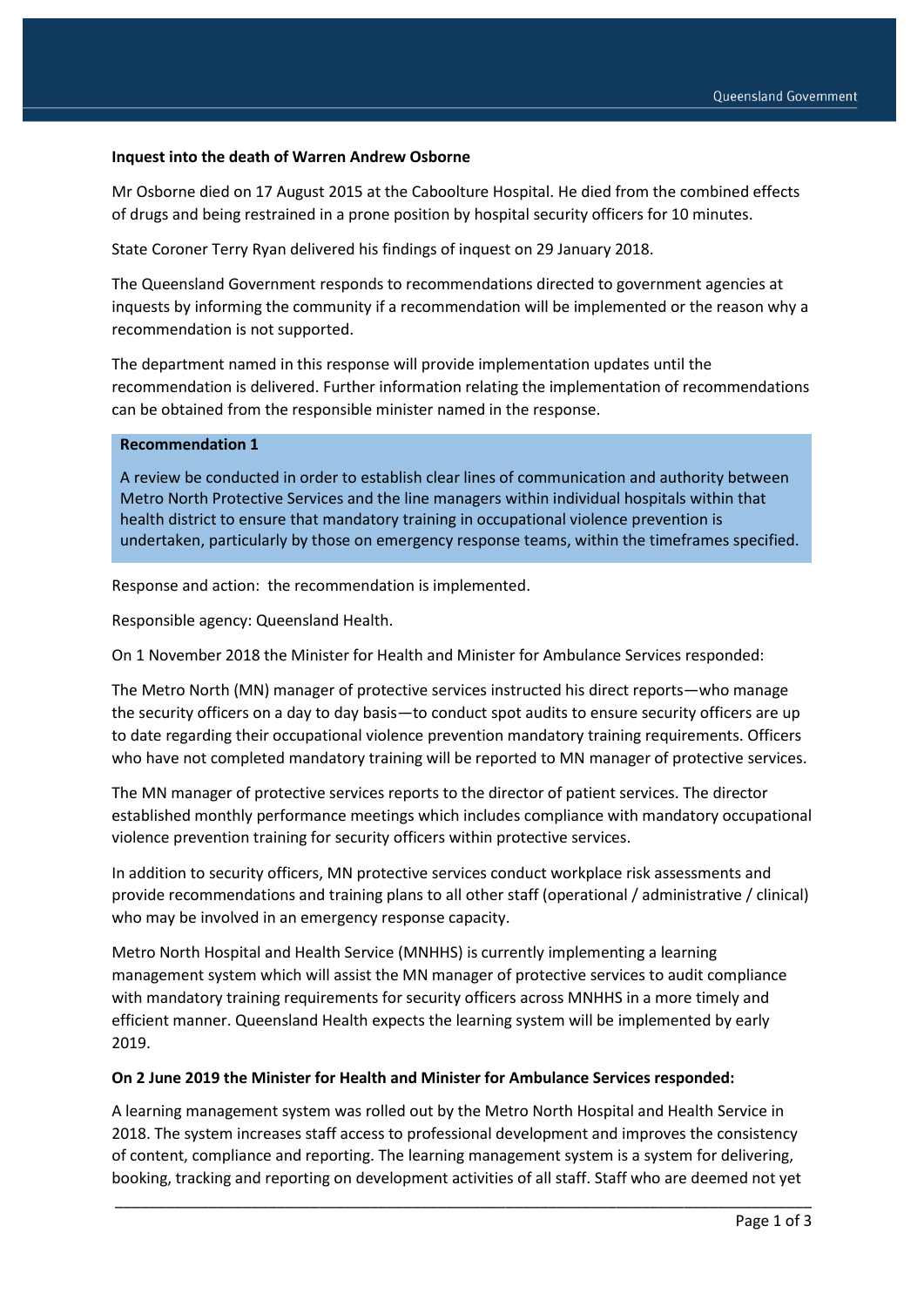competent or have not undertaken mandatory training, particularly regarding emergency response and occupational violence prevention, are prohibited from engaging in any physical patient contact.

The learning management system will assist the manager of protective services to audit compliance with mandatory training requirements for security officers across Metro North Hospital and Health Service in a more timely and efficient manner.

# **Recommendation 2**

Consistent with Queensland Police Service policy, hospital and health service officers who are members of emergency response teams who fail to demonstrate competence in restrictive practices training are not to be deployed to perform such practices.

Response and action: the recommendation is implemented.

Responsible agency: Queensland Health.

On 1 November 2018 the Minister for Health and Minister for Ambulance Services responded:

The MN (MN) manager protective services confirmed with his direct reports that any security officer who does not meet the required mandatory occupational violence prevention training will not be involved in any emergency response team in managing aggressive patients/visitors.

Written procedures are established to ensure security officers not competent in restrictive practices are not deployed to perform such practices. Additionally, where the training team determine that a security officer is not competent, this matter is then referred to respective site coordinators/MN manager protective services for management action. This will be managed through the usual human resources processes.

#### **Recommendation 3**

The Metro North Hospital and Health Service consider adopting aspects of the Queensland Police Service's practical training in relation to the physiological impacts of positional asphyxia to reinforce the risks of prone restraint to those engaged in this practice.

Response and action: the recommendation is implemented.

Responsible agency: Queensland Health.

On 1 November 2018 the Minister for Health and Minister for Ambulance Services responded:

Metro North Hospital and Health Service (MNHHS) executive director of operations requested a review of MNHHS's occupational violence prevention training program be undertaken to further investigate the feasibility of adopting aspects of the Queensland Police Service's (QPS) practical training in relation to the risks associated with prone restraint practices.

The metro north manager of protective services is engaging with QPS to identify possible options for the QPS operational skills section instructor to participate in MNHHS's occupational violence prevention training as a benchmark exercise/external observer regarding MNHHS's current training program relating to restrictive practices.

\_\_\_\_\_\_\_\_\_\_\_\_\_\_\_\_\_\_\_\_\_\_\_\_\_\_\_\_\_\_\_\_\_\_\_\_\_\_\_\_\_\_\_\_\_\_\_\_\_\_\_\_\_\_\_\_\_\_\_\_\_\_\_\_\_\_\_\_\_\_\_\_\_\_\_\_\_\_\_\_\_\_